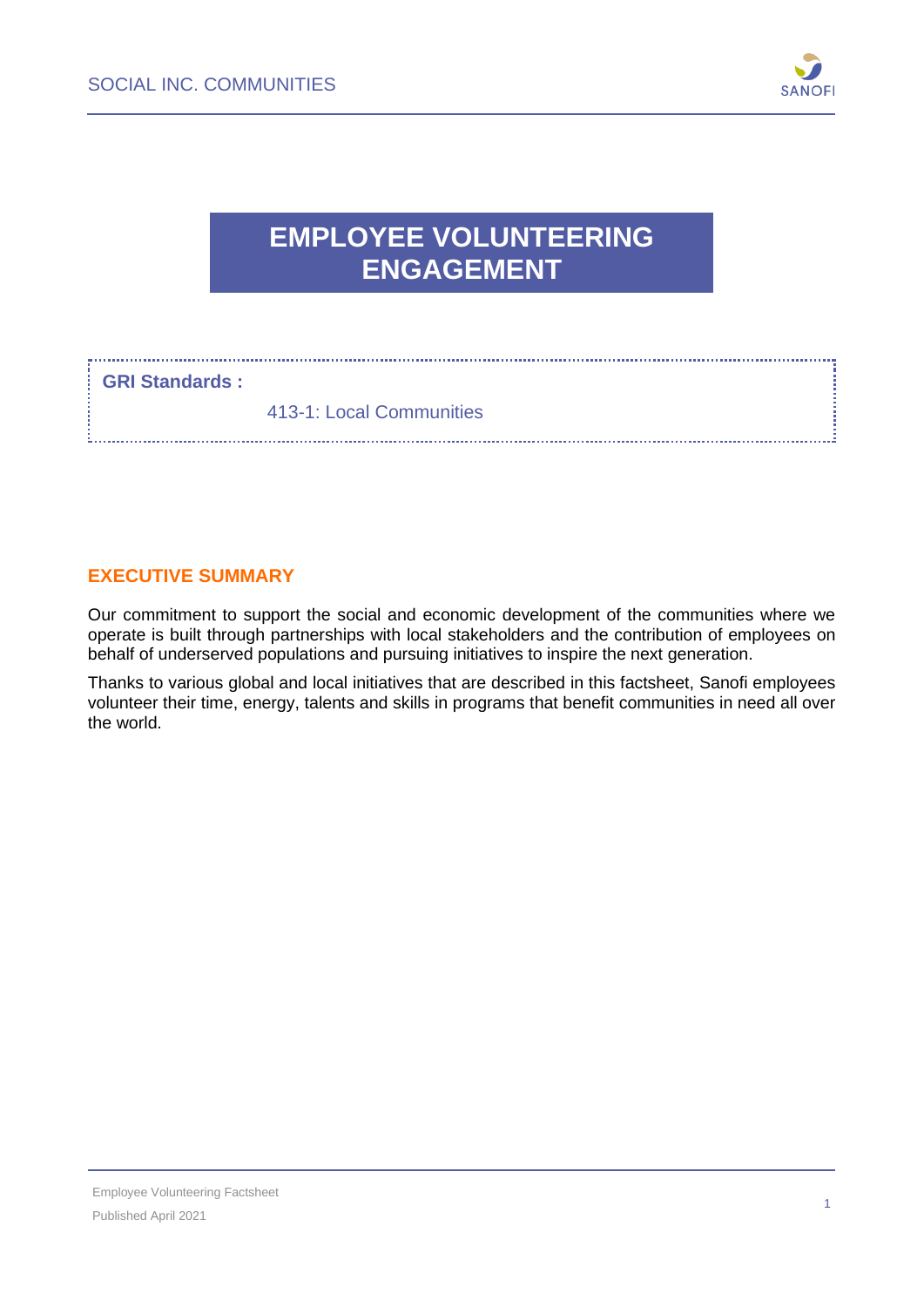# **TABLE OF CONTENTS**

| 4.7. CZECH REPUBLIC & SLOVAKIA: "More Than Words Can Say" Program10 |
|---------------------------------------------------------------------|
|                                                                     |
|                                                                     |

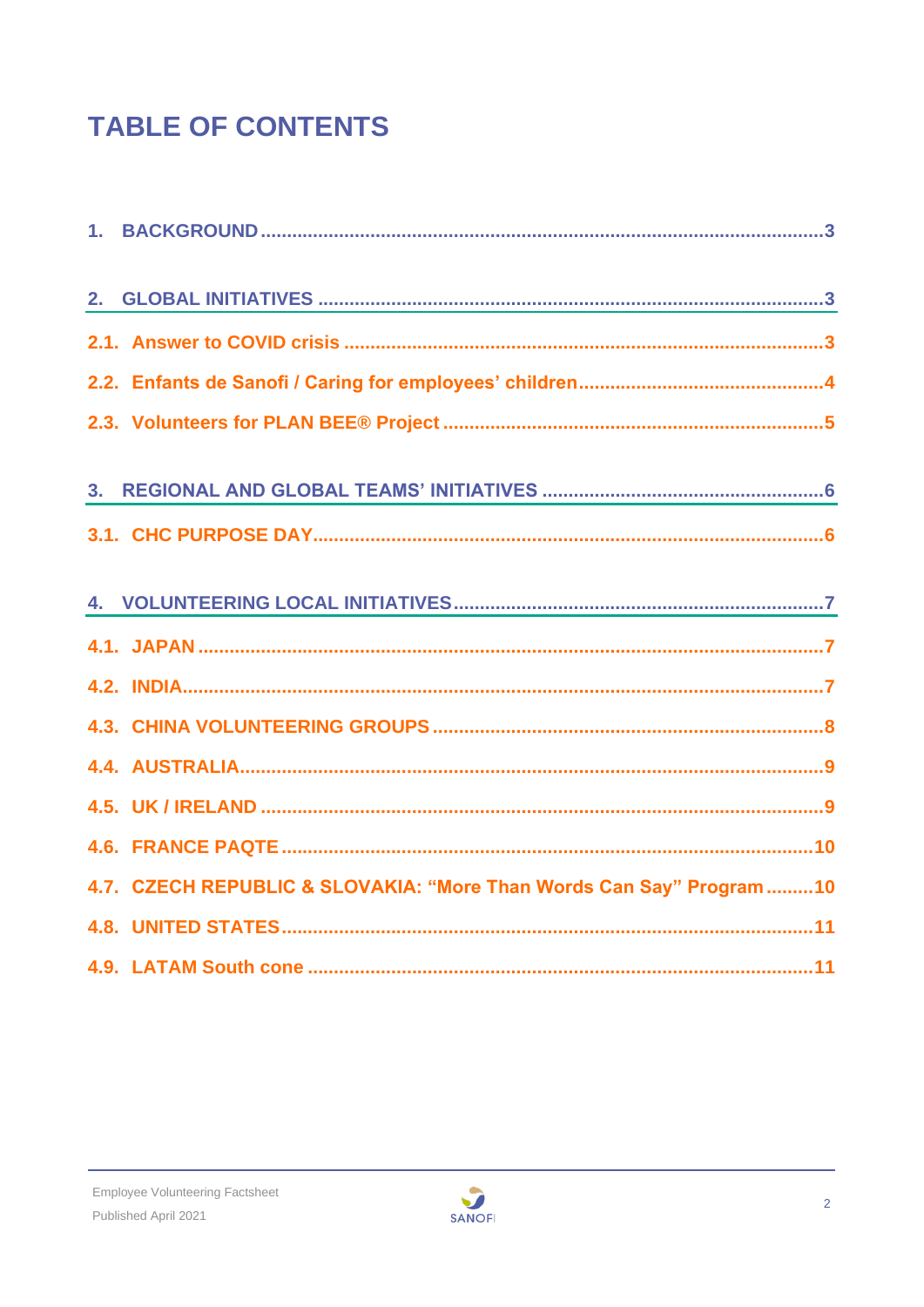## <span id="page-2-0"></span>**1. BACKGROUND**

Sanofi encourages employees' commitment and call on their generosity in case of humanitarian crises and to support access to healthcare for disadvantage populations. Moreover, through different global and local initiatives, employees can apply their personal expertise and take on a one-off or even a long-term commitment by volunteering for solidarity projects.

In many countries, Sanofi employees contribute to the strength of our global commitment as a responsible company. Thanks to global and local initiatives our employees make a difference supporting access to health and improving quality of life for disadvantaged populations.

## **Sanofi Global Volunteering 2020** 8 1 3 0 115 500 32 520 53 **Volunteer hours** countries **Employee volunteers Beneficiaries**

#### <span id="page-2-1"></span>**2. GLOBAL INITIATIVES**

#### <span id="page-2-2"></span>**2.1. Answer to COVID crisis**

Beyond the actions taken by the company, the outbreak of COVID-19 in early 2020 encourage Sanofi volunteers across the world to organize fundraisings and in-kind collections to support local populations in need.

In some countries, Sanofi employees have mobilized to volunteer their medical expertise during the COVID-19 pandemic. Employees licensed medical professional were, on a volunteer basis, able to support their community hospital, relief organization, testing etc. while maintaining their Sanofi pay and benefits.

In France, during lockdown employees from support functions proposed their support to work at industrial sites operating at full capacity.

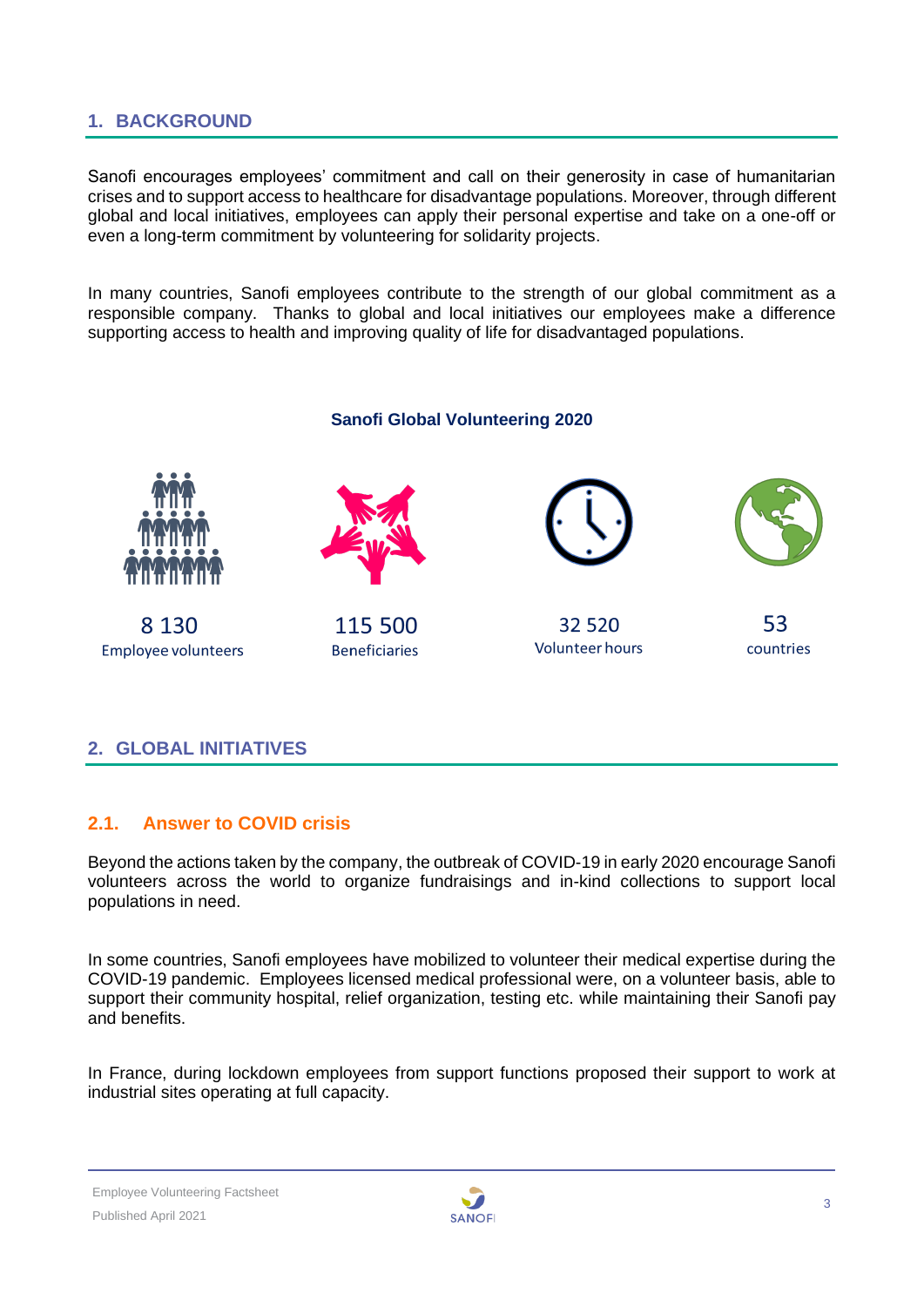Sanofi Czech Republic & Slovakia's employees joined the project "A Tree of Fulfilled Wishes" collecting funds on behalf of six NGOs.

Sanofi Italy with the campaign **#NoiCiSiamo** (We're Here") 2000 employees donated one hour or more of their work on a voluntary basis. The funds collected were donated to the National Civil Protection.



*1Employees from Italy*

Sanofi US project, "**Discovery Education STEM Careers Coalition - Covid-19 Initiative**" is an example of the contribution of Sanofi scientists who filmed themselves focusing on problem-solving, innovation and the challenges presented by Covid-19. The videos were included for content and curricula made available to teachers and students across the US and Canada during lockdown.

**COVID-19 SOLUTION SEEKER** - Director of Clinical Development, Sanofi <https://stemcareerscoalition.org/news/covid-19-response-initiative>

## <span id="page-3-0"></span>**2.2. Enfants de Sanofi / Caring for employees' children**



Enfants de Sanofi is a non-for-profit organization under the French law funded by both Sanofi and employees. Its purpose is to help employees' children who are experiencing difficulties such as medical problems, social troubles or educational difficulties.

The program provides individual support to families worldwide. It also carries out collective actions within Sanofi subsidiaries, which are tailored to meet local needs through health programs and education & awareness campaigns.

A strong network of 100 Sanofi's volunteers is involved in the program, in addition to their professional responsibilities.

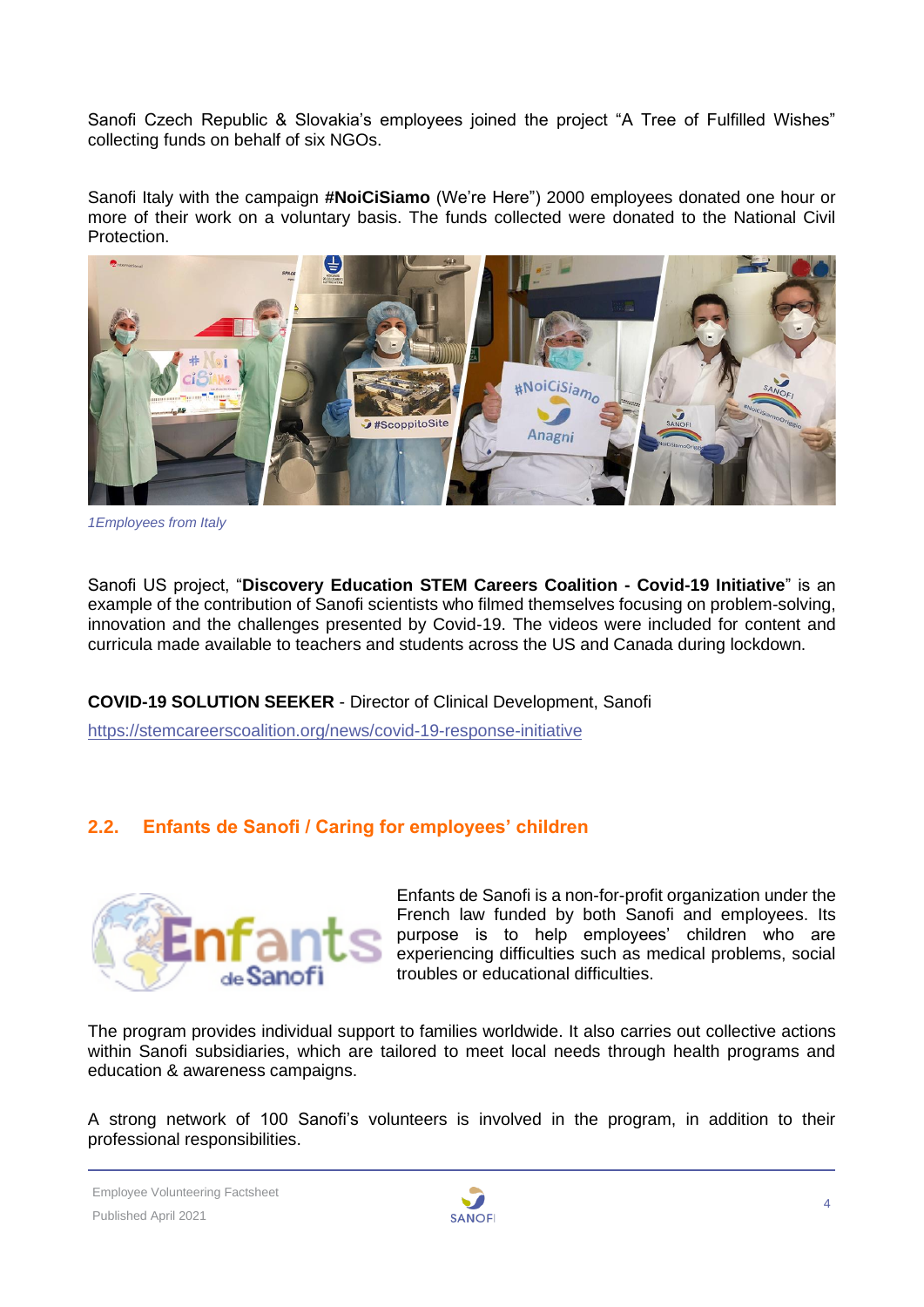#### **Since its creation in 1993**



*For more information on Enfants de Sanofi [https://www.sanofi.com/-/media/Project/One-Sanofi-](https://www.sanofi.com/-/media/Project/One-Sanofi-Web/Websites/Global/Sanofi-COM/Home/common/docs/our-responsibility/documents-center/factsheets-pdf5-2020/Enfants-de-Sanofi-Annual-Report-2019.pdf?la=en)[Web/Websites/Global/Sanofi-COM/Home/common/docs/our-responsibility/documents-center/factsheets](https://www.sanofi.com/-/media/Project/One-Sanofi-Web/Websites/Global/Sanofi-COM/Home/common/docs/our-responsibility/documents-center/factsheets-pdf5-2020/Enfants-de-Sanofi-Annual-Report-2019.pdf?la=en)[pdf5-2020/Enfants-de-Sanofi-Annual-Report-2019.pdf?la=en](https://www.sanofi.com/-/media/Project/One-Sanofi-Web/Websites/Global/Sanofi-COM/Home/common/docs/our-responsibility/documents-center/factsheets-pdf5-2020/Enfants-de-Sanofi-Annual-Report-2019.pdf?la=en)*

## <span id="page-4-0"></span>**2.3. Volunteers for PLAN BEE® Project**



Plan Bee® project consists in setting up beehives on Sanofi's sites according to a governance and process embarking volunteers and sponsors across the world.

Plan Bee® is an incubator platform deployed across 29 sites with the participation and **strong commitment of 214 volunteers**.

Year 2020 honey harvest was of 1 248 Kg, The honey was sold to the employees on behalf of internal charity "Enfants de Sanofi" contributing to reinforce the circular economy and preservation of biodiversity.

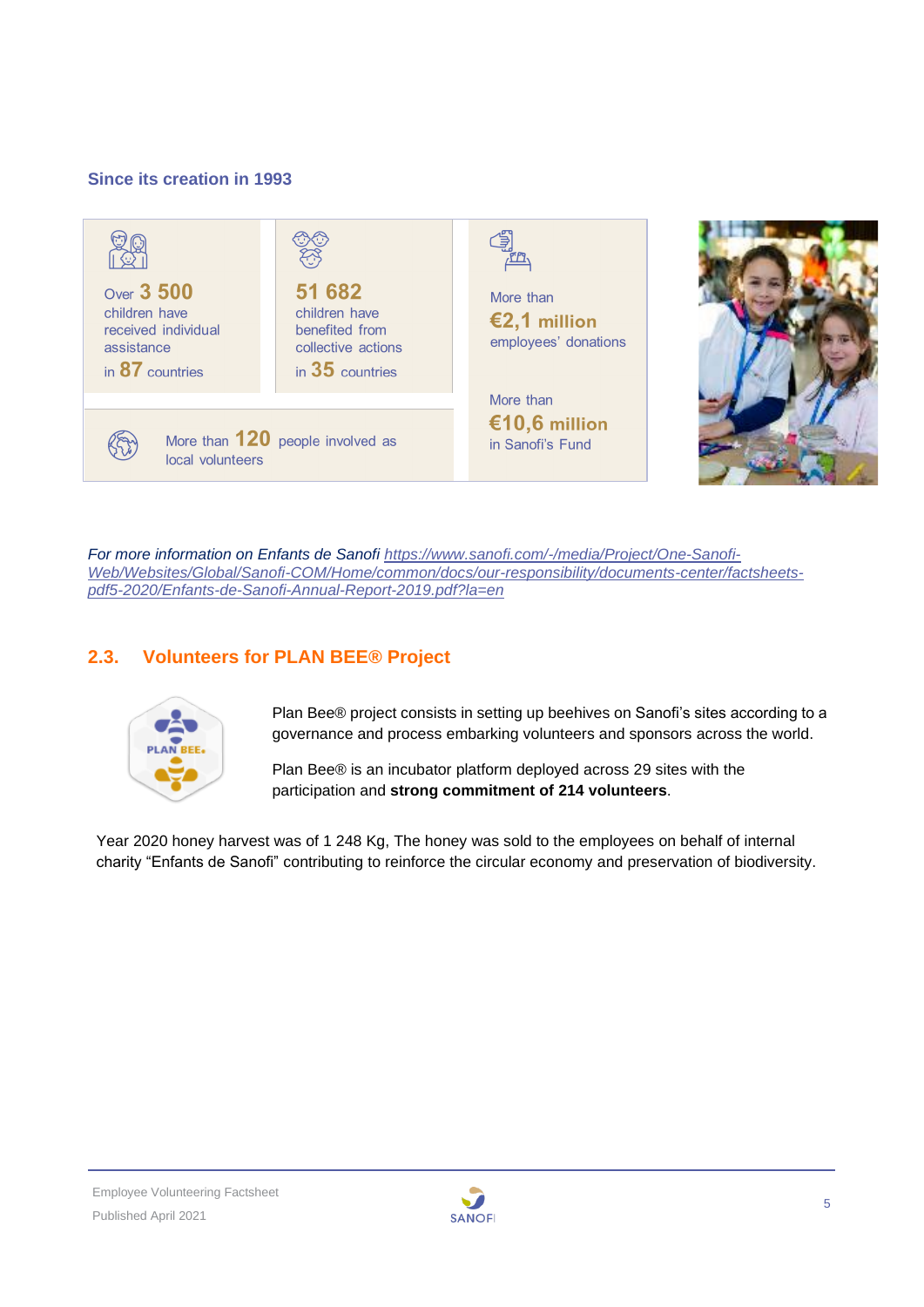



*Sanofi beekeepers in Val-de-Reuil France*

## <span id="page-5-0"></span>**3. REGIONAL AND GLOBAL TEAMS' INITIATIVES**

## <span id="page-5-1"></span>**3.1. CHC PURPOSE DAY**

On September 2020, Consumer Health Care teams organized their second CHC Global Purpose Day. Sharing their journey with local communities globally. Aiming to inspire more people across our organization and the communities we are committed to.



In 50 countries over 4 600 volunteers participated in missions supporting 60 NGOs and reaching more than 20 000 beneficiaries. A wide range of activities like blood donations, visiting sick children in hospitals, supporting local schools & communities, introducing safe water systems, collecting unsold food, serving meals to those

in need and protecting the environment. Some countries also provide remote volunteering tuition for students.

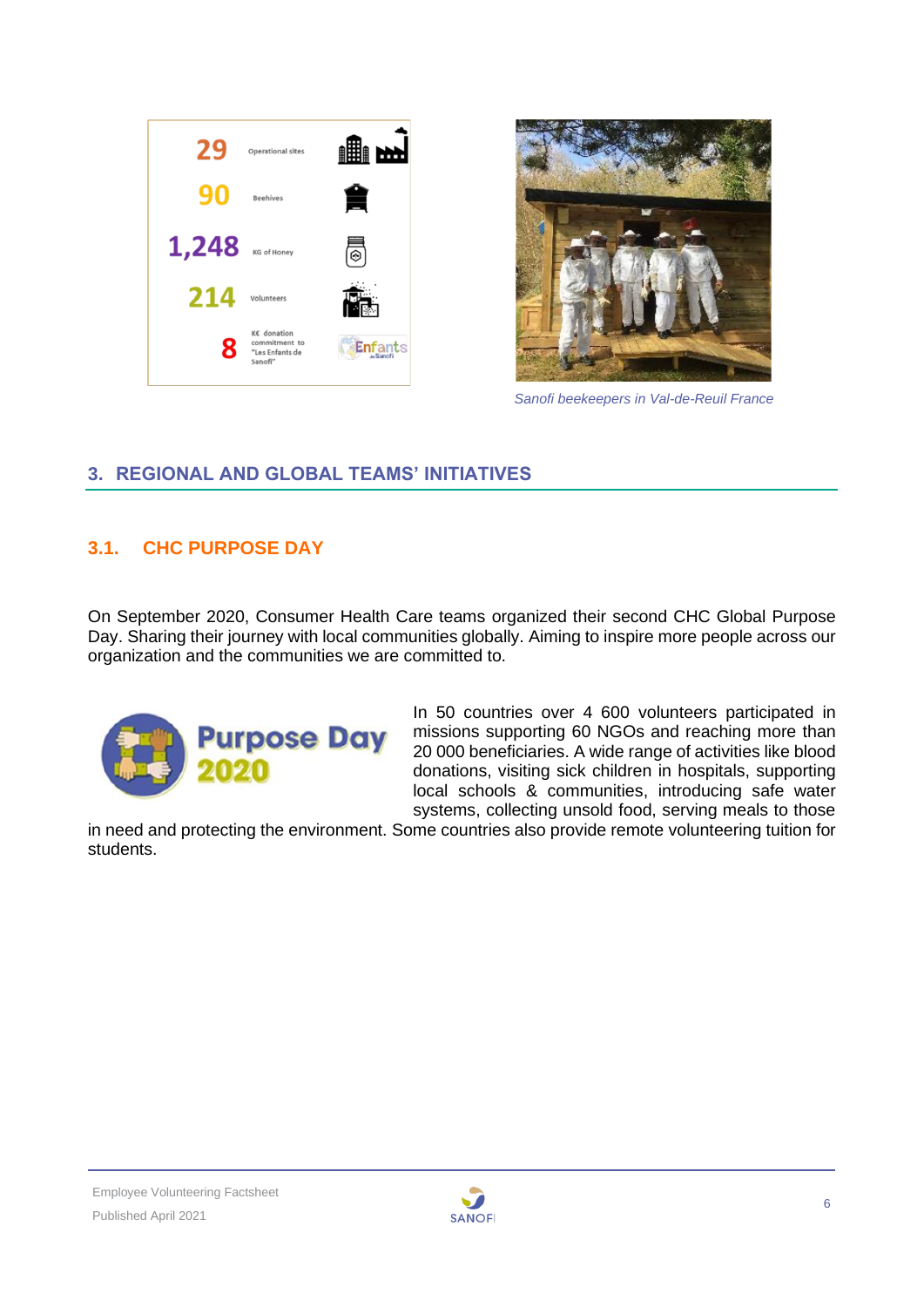



*French volunteers with NGO J'accede Vietnam volunteers at HCM pediatric hospital*

## <span id="page-6-0"></span>**4. VOLUNTEERING LOCAL INITIATIVES**

## <span id="page-6-1"></span>**4.1. JAPAN**

#### **THE HAPPY DOLL Project**

Expressing our gratitude and cheer by delivering handmade "Happy Dolls" and "Thank You Cards" to healthcare professionals and hospital workers who are working hard to protect the lives of patients and prevent COVID-19.

**78 Sanofi volunteers** offered handmade dolls and cards to **274 hospital workers and healthcare professionals**. This activity was done remotely.

The Happy Doll project is running since 2007 in partnership with NGO Wonder Art Production

#### <span id="page-6-2"></span>**4.2. INDIA**

During the Volunteering Week held on July 2020, 22 virtual activities were organized under four main categories: Health, Education, Environment and Capacity Building.

Volunteers could select maximum three activities and participate with their families and colleagues.

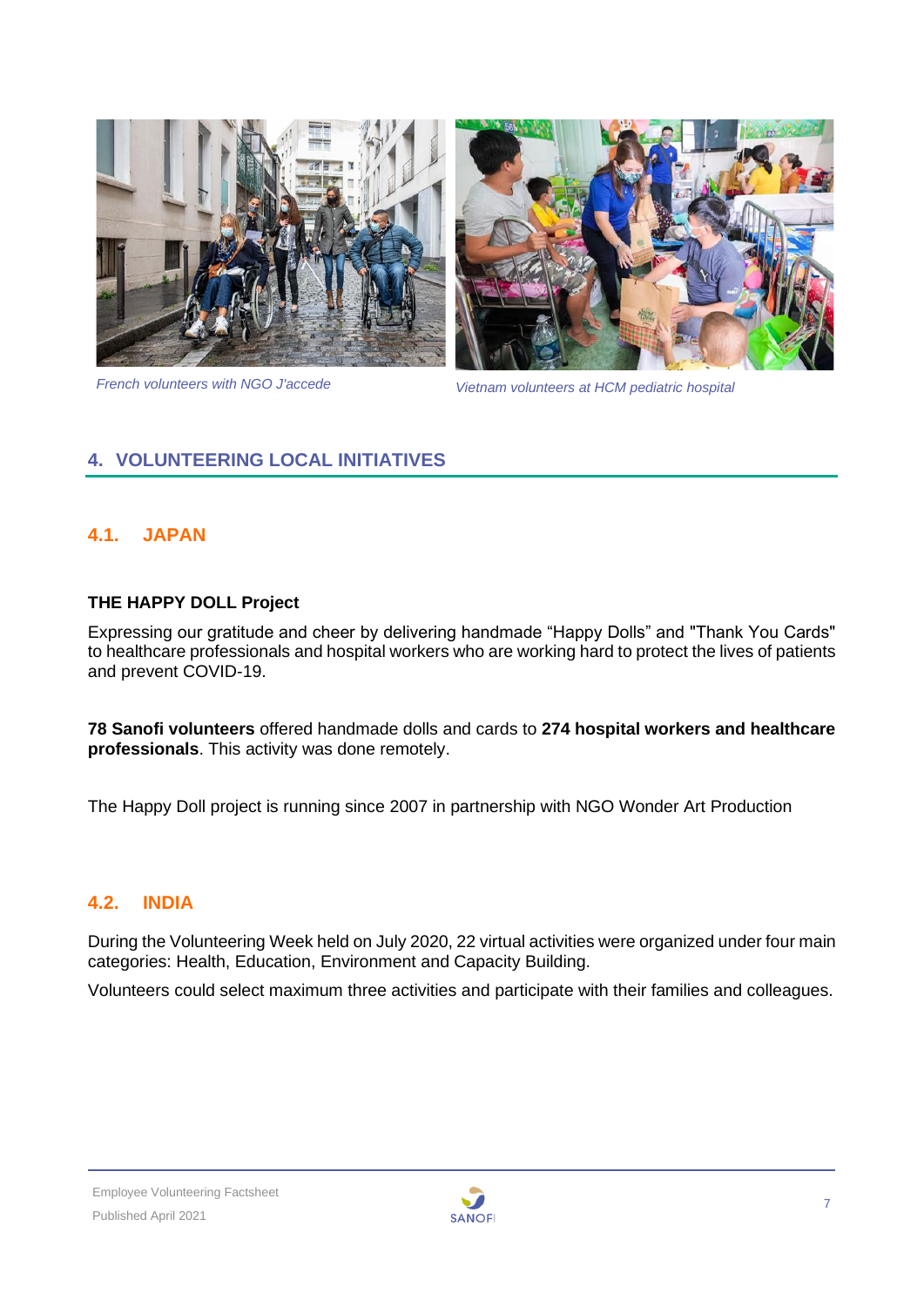

A large choice of missions on access to education and employment going from recording audio books for visually impaired people, translate stories into regional languages, support learning with digital aids, conduct a training session on management skills, support students with disabilities though a mock interviewed session.

Moreover, support to NGOs, with social media marketing tips, how to create communication tools etc.

Volunteers also joint remote sessions on how to re-use and upcycle paper, clothes, bags and how to create their own kitchen's garden.

986 volunteers participated in the week reaching more than 5 000 beneficiaries.

## <span id="page-7-0"></span>**4.3. CHINA VOLUNTEERING GROUPS**

Sanofi China Hope Volunteer Groups had been running since 2012, including nine volunteer teams across the country. with more than 600 regular members. Over the years, with the great support from professional NGO partners, more than 4,000 Sanofi volunteers have launched over 300 volunteer activities for at least 40,000 children and other groups in need, fulfilling its purpose of giving love and Empowering Life.

IN 2020, 233 volunteers participated in 22 initiatives to support underserved communities, sharing their expertise and skills on various subjects, like healthy living habits, hygiene, drug safety as well as sharing time and knowledge about Chinese traditions and preparing handicrafts with children and adults with disabilities. These initiatives allow strengthen relationships with local NGOs and communities in need.



*Figure 2 Sanofi volunteers spending time with children suffering autism*

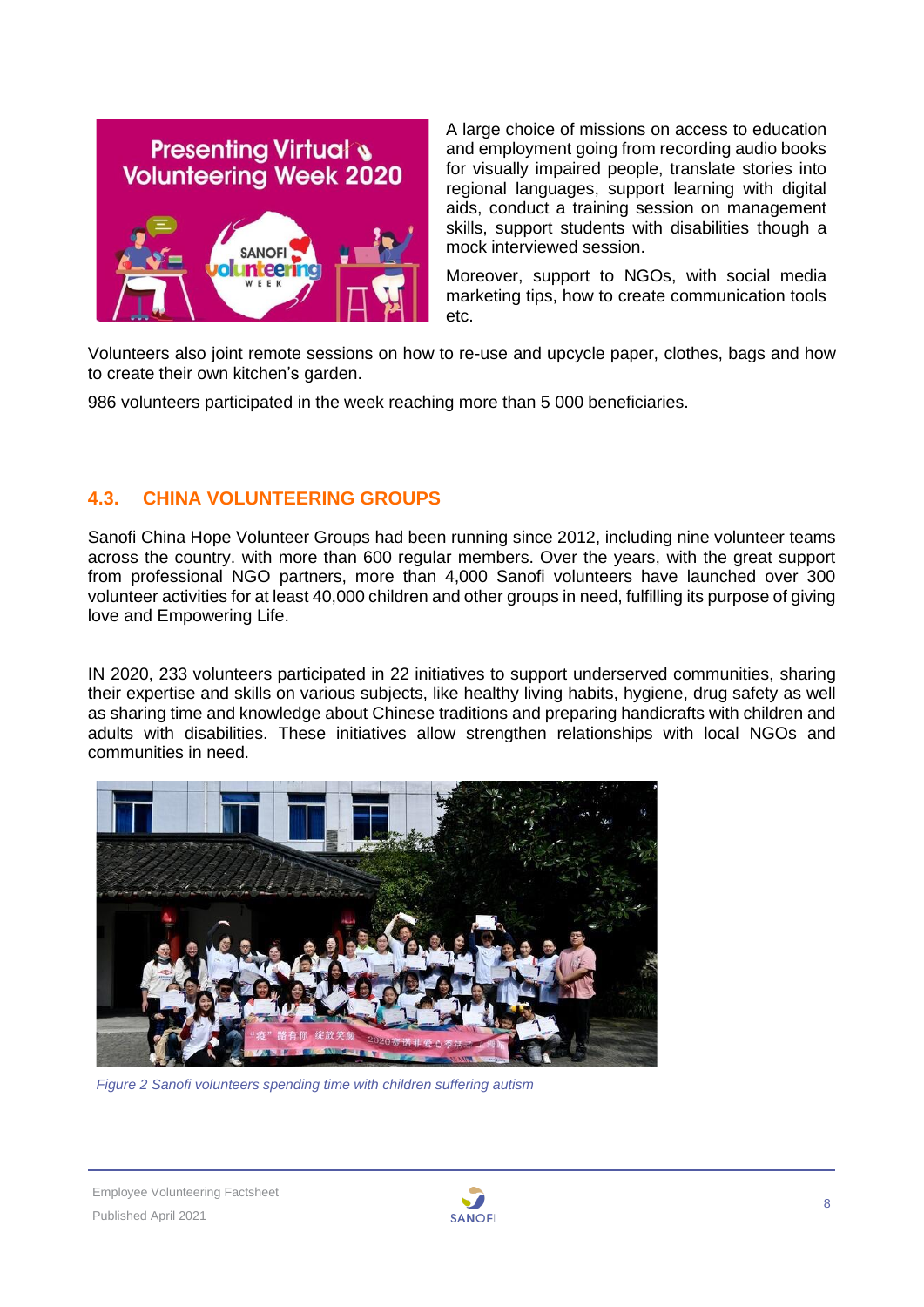## <span id="page-8-0"></span>**4.4. AUSTRALIA**

In Sanofi Australia employees can take 5 days each year to volunteer or apply for project volunteering (local or abroad) that may require up to 4 weeks' time commitment.

During 2020 in partnership with **The Smith Family**, 20 employees volunteered to support a multiday immersion program for 19 students from disadvantaged communities. Over the period students learn about their personal goals and the different types of roles that they can explore in an organization like Sanofi, providing insights to students who may otherwise not have any opportunity to understand corporate roles.

Sanofi employees also volunteered their time to join the **Road To Recovery** supporting communities affected by bushfires.

| "This virtual event was a great example Sanofi and<br>The Smith Family coming together to find new ways<br>of working in the face of the ongoing pandemic." |               |                                          |
|-------------------------------------------------------------------------------------------------------------------------------------------------------------|---------------|------------------------------------------|
| Karen Hood, Country Lead                                                                                                                                    |               |                                          |
|                                                                                                                                                             |               |                                          |
|                                                                                                                                                             | <b>SANOFI</b> | The Smith<br>Familu<br>everyone's family |

## <span id="page-8-1"></span>**4.5. UK / IRELAND**

Sanofi UK agreed an Employees' Volunteering Policy in 2017, setting out the approach to employee volunteering and occasions on which paid time off may be granted.

Employees may request one day paid leave from work to carry out a volunteering activity of their choice. In addition, employees will be entitled to one more paid leave, on a day nominated by the Company, to enable them to participate in a Company or team-based volunteering activity, providing it supports the Company CSR strategy and selected charities. Since, Company Volunteering day is organized for chosen causes.

The lack of a prepared workforce is a significant problem for communities, and is particularly compelling in the Science, Technology, Engineering, and Mathematics (STEM) fields.

Support students by building the gap for careers on STEM is another leverage for Sanofi volunteers. For many years in Waterford, Ireland, Sanofi volunteers provide mentoring on STEM and during the math's' week in partnership with Junior Achievement NGO encouraging students to persists on STEM's careers.

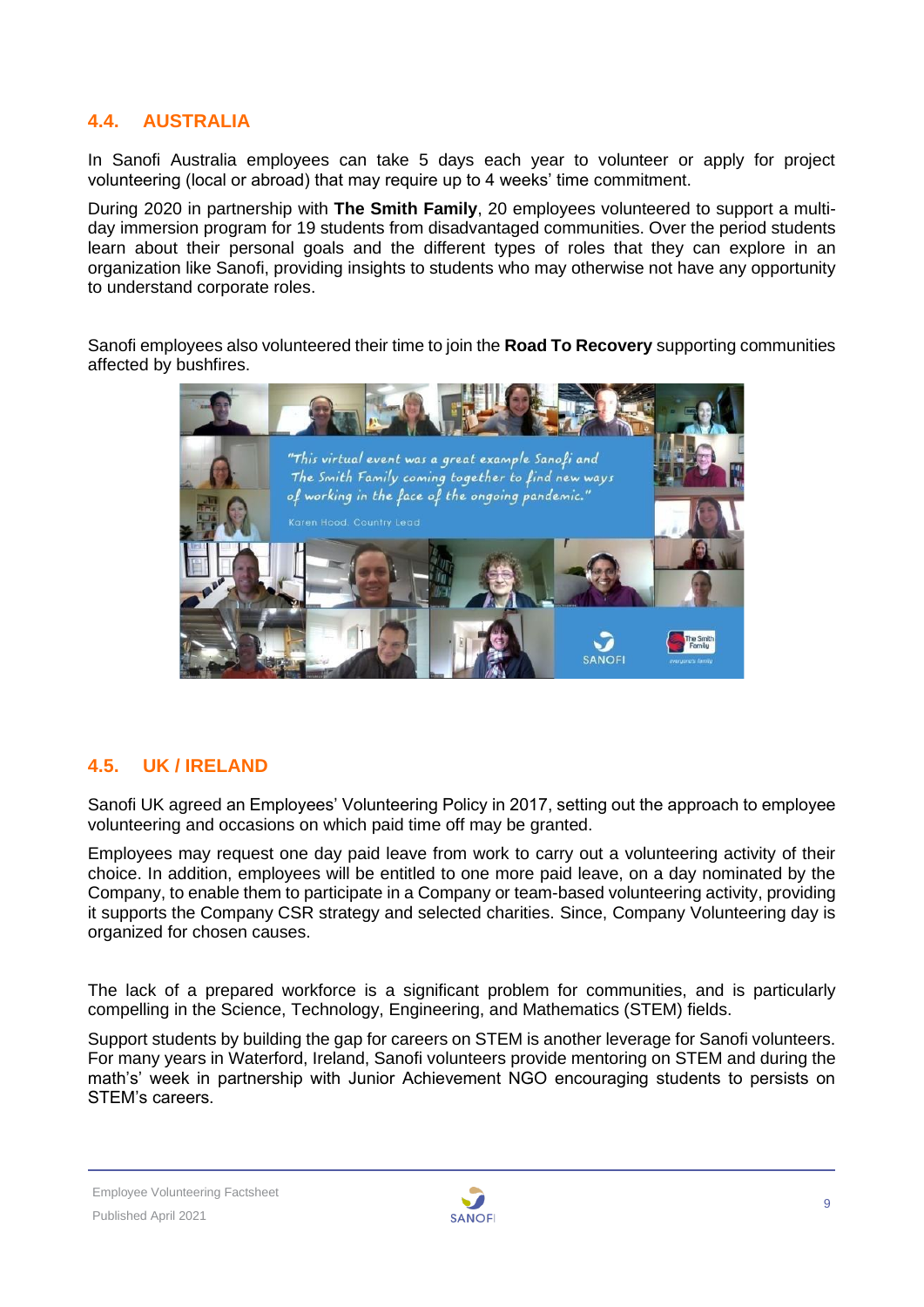## <span id="page-9-0"></span>**4.6. FRANCE PAQTE**





Early 2019, Sanofi signed engagement with PAQTE, French government initiative for urban's renewal policy to develop or

consolidate partnerships in support of youth employability and inclusion. Since, French Sanofi's sites are working closely with local NGOs and public education institutions to build sustainable relationships and create volunteer opportunities for our employees on behalf of teenagers from disadvantaged areas.

All French Sanofi sites are taking an active role in this initiative. 257 middle-school students were hosted by Sanofi volunteers for their discovery week (stage de 3em). Around 217 young people had been mentored or accompanied by 205 volunteers' employees thanks to partnerships with national NGO's Télémaque, Nos Quartiers ont du Talent, Sports dans la Ville, Capital Filles and other local NGOs closed to Sanofi's sites.

For more information http://www.paqte.fr/



In France, a digital platform proposes<br>volunteer's missions and skill-based missions and volunteering in partnership with local nonprofits.

Five topics, proposing engagement for patients, youth access to education and employment, underserved population, environment protection and support for start-ups & entrepreneurship.

#### <span id="page-9-1"></span>**4.7. CZECH REPUBLIC & SLOVAKIA: "More Than Words Can Say" Program**



Since 2013, an online portal, "More Than Words Can Say," supports the volunteer activities of the employees at Sanofi Czech Republic and Slovakia.

Employees can engage in a wide range of activities at non-profit organizations—paint a fence at a children's home, prepare a fun program for children with disabilities at a daycare center or bake Christmas sweets for a charity bazaar.

Employee Volunteering Factsheet Published April 2021

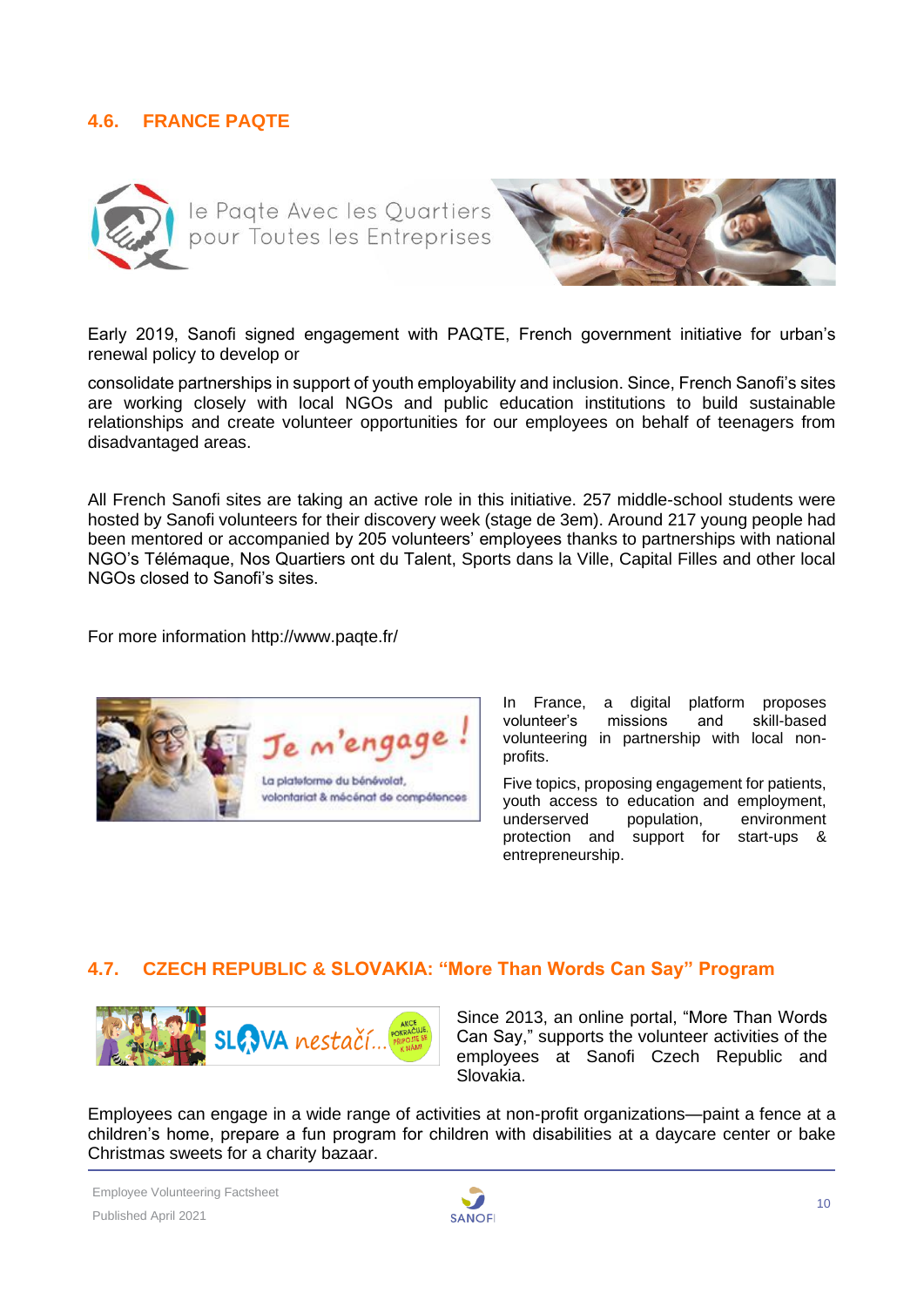In 2020, 31 employees shared their time on volunteering initiatives supporting local non-profit community organizations. 14 employees also participated to the fight against Covid proposing their skills and knowledge in hospitals, covid sampling centers and call centers.

## <span id="page-10-0"></span>**4.8. UNITED STATES**

In 2020 around 124 volunteers were involved in more than 30 initiatives to support local communities and in partnership to local NGOs. Remote volunteering was the opportunity to support students on STEM through virtual sessions and remote classrooms.

Sanofi helped partner NGO Junior Achievement of New Jersey quickly respond to the Covid-19 barriers to school programming by helping them to design and pilot a virtual mentoring event with Sanofi executive volunteers.

Sanofi US project, "**Discovery Education STEM Careers Coalition - Covid-19 Initiative**" is an example of the contribution of Sanofi scientists who filmed themselves focusing on problem-solving, innovation and the challenges presented by Covid-19. The videos were included for content and curricula made available to teachers and students across the US and Canada during lockdown.

**COVID-19 SOLUTION SEEKER** - Director of Clinical Development, Sanofi

<https://stemcareerscoalition.org/news/covid-19-response-initiative>

During **"Martin Luther King day of Service"** volunteers shared their time contributing with local food banks, serving meals and cleaning shelter places.

## <span id="page-10-1"></span>**4.9. LATAM South cone**

#### **The Safe Water Project**

Since 2019, Sanofi partnership with "**Proyecto Agua Segura**", a Social Company (B Certified Corporation) bringing safe water access and hygiene habits in South Cone countries (Argentina, Uruguay, Paraguay & Chili). A sustained partnership based on disease prevention combining education on hygiene and supporting underserved communities.

The project aims to provide and implement Hand Hygiene Stations and educating referents from vulnerable communities. As part of the project the development of a set of educational materials to reinforce hygiene habits for disease prevention.